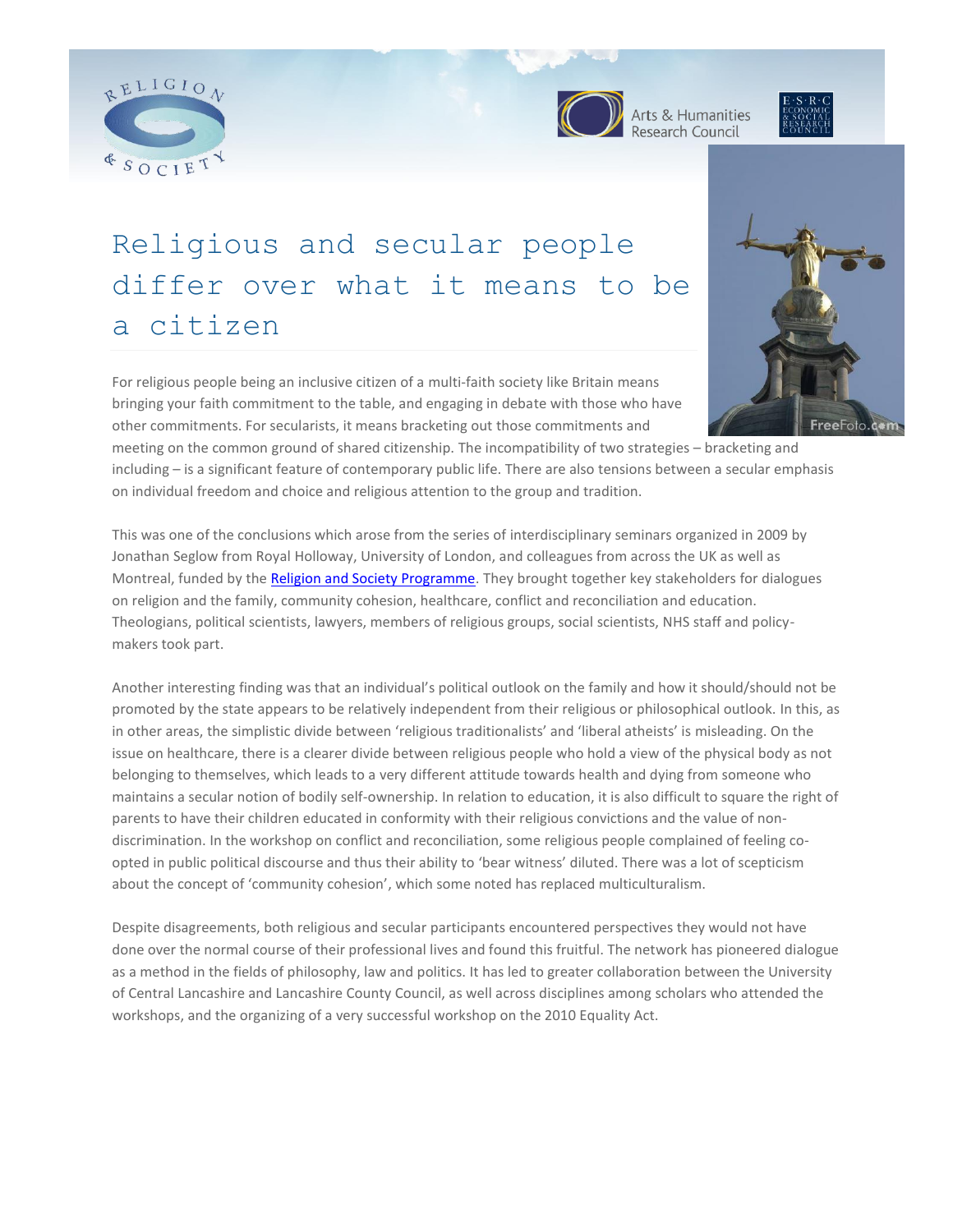





## Find out more...

- Visit the project's website[: http://religionjusticewellbeing.wordpress.com/about-the-project/](http://religionjusticewellbeing.wordpress.com/about-the-project/)
- Access the special issue of *Ethics and Social Welfare* (vol. 6, no 2, 2012) edited by Gideon Calder and Jurgen De Wiseplaere arising from the network seminar on the family and religion: <http://www.tandfonline.com/toc/resw20/current>
- Look out for Jonathan's chapter 'Theories of Religious Exemptions' in a book co-edited by one of the coinvestigators on the project, Dr Gideon Calder (together with Dr Emanuela Ceva), entitled *Diversity in Europe: Dilemmas of Differential Treatment in Theory and Practice* (London: Routledge, 2010) <http://www.routledge.com/books/details/9780415580823/> and one called 'Recognition and Religious Diversity' in Shane O'Neill and Nicholas H. Smith (eds), *Recognition Theory as Social Research: Investigating the Dynamics of Social* Conflict (Basingstoke: Palgrave, forthcoming).
- Look up the chapter two participants at the community cohesion workshop collaborated to write: V. Uberoi and D. McGhee, 'British Social Integration' in *Social Integration in Global Perspective* ed. by J. Frideres and P. Spoonley, McGill University Press, forthcoming.

# You might also be interested in...

- Reading the findings from another Religion and Society funded network on secularism: [http://www.religionandsociety.org.uk/research\\_findings/featured\\_findings/secularism\\_means\\_very\\_diffe](http://www.religionandsociety.org.uk/research_findings/featured_findings/secularism_means_very_different_things_in_different_times_and_places) [rent\\_things\\_in\\_different\\_times\\_and\\_places](http://www.religionandsociety.org.uk/research_findings/featured_findings/secularism_means_very_different_things_in_different_times_and_places)
- Looking at the report and listening to podcasts from an event the Programme co-organized in July 2010 on faith and policy: [http://www.religionandsociety.org.uk/research\\_findings/featured\\_findings/faith\\_and\\_policy](http://www.religionandsociety.org.uk/research_findings/featured_findings/faith_and_policy)
- The project on Muslim participation in contemporary governance also funded by Religion and Society: <http://www.bristol.ac.uk/ethnicity/projects/muslimparticipation/>

# Project Details

## Award Title

**Religion, Justice, and Well-Being: the normative foundations of public policy in a multi-faith society**

## Team

**Principal Investigator**: Dr Jonathan Seglow (Royal Holloway)

The project was managed by a **Steering Committee**, led by Jonathan Seglow. Its other members were: